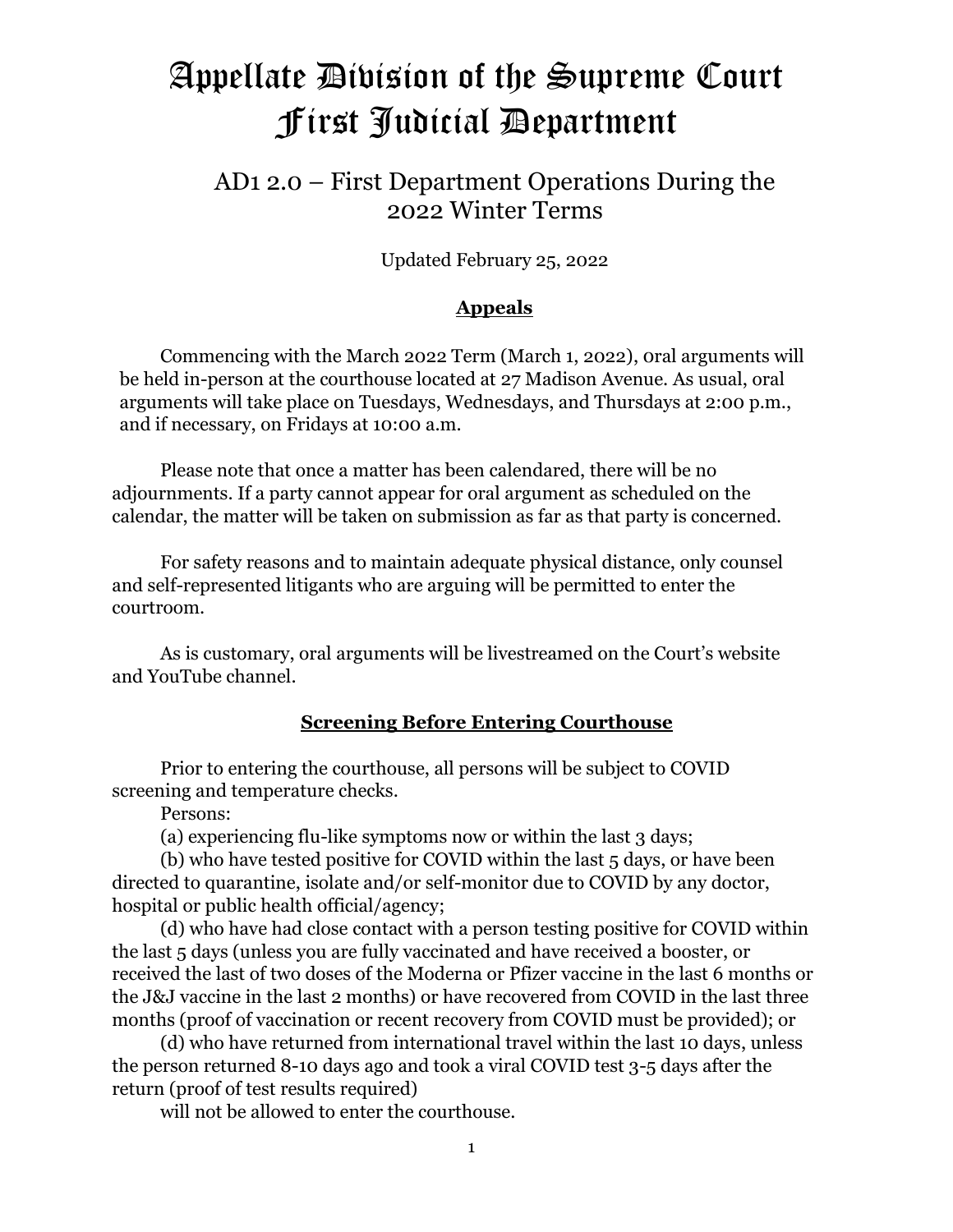Facial Covering: All persons who enter the courthouse are required to (a) wear a mask or facial covering at all times and (b) comply with social distancing guidelines and directives of the court officers.

### **Hard Copy Filing**

Briefs, Records and Appendices. In addition to electronic filing, in all civil appeals, the Court requires the original and one copy (for a total of two hard copies) of records, appendices and briefs to be filed with the clerk.

In all e-filed matters, the filing of such hard copies shall be delayed until receipt of email notification that the clerk has reviewed and approved the electronic version of the document. Once approved, the hard copies shall be filed within two business days of the notification (see Rule 1245.6[2]).

Motions and Original Proceedings. Motions and applications, and original proceedings shall be filed in digital form only (via NYSCEF or Digital Submission Portal). No hard copy submission is required.

Attorney Matters. In addition to the digital copy, the original document (i.e., one hard copy) shall be filed with the Court.

#### **Hyperlinks**

The Court accepts, on a voluntary basis, briefs with hyperlinks to cited primary authorities (constitutions, case law, statutes, rules and regulations) available on Westlaw, Lexis, or state or federal government websites. Citations to secondary and other sources should not be hyperlinked. All citations (with or without hyperlinks) shall appear in standard citation form.

#### **Electronic Filing**

#### Matters Subject to Mandatory E-filing

All matters before the First Department, except original proceedings and attorney matters, are subject to mandatory e-filing via NYSCEF in accordance with the procedural and electronic filing rules of the Court. For additional information on the e-filing requirements, please [click here.](http://www.nycourts.gov/courts/ad1/e-filing/efiling.shtml)

#### Original Proceedings and Attorney Matters

All filings, including petitions, motions, and applications, made in connection with original proceedings and attorney matters shall be submitted electronically via the Digital Submission portal in NYSCEF. For additional information on the Digital Submission portal, please [click here.](http://www.nycourts.gov/courts/ad1/DigitalSubmission/index.shtml)